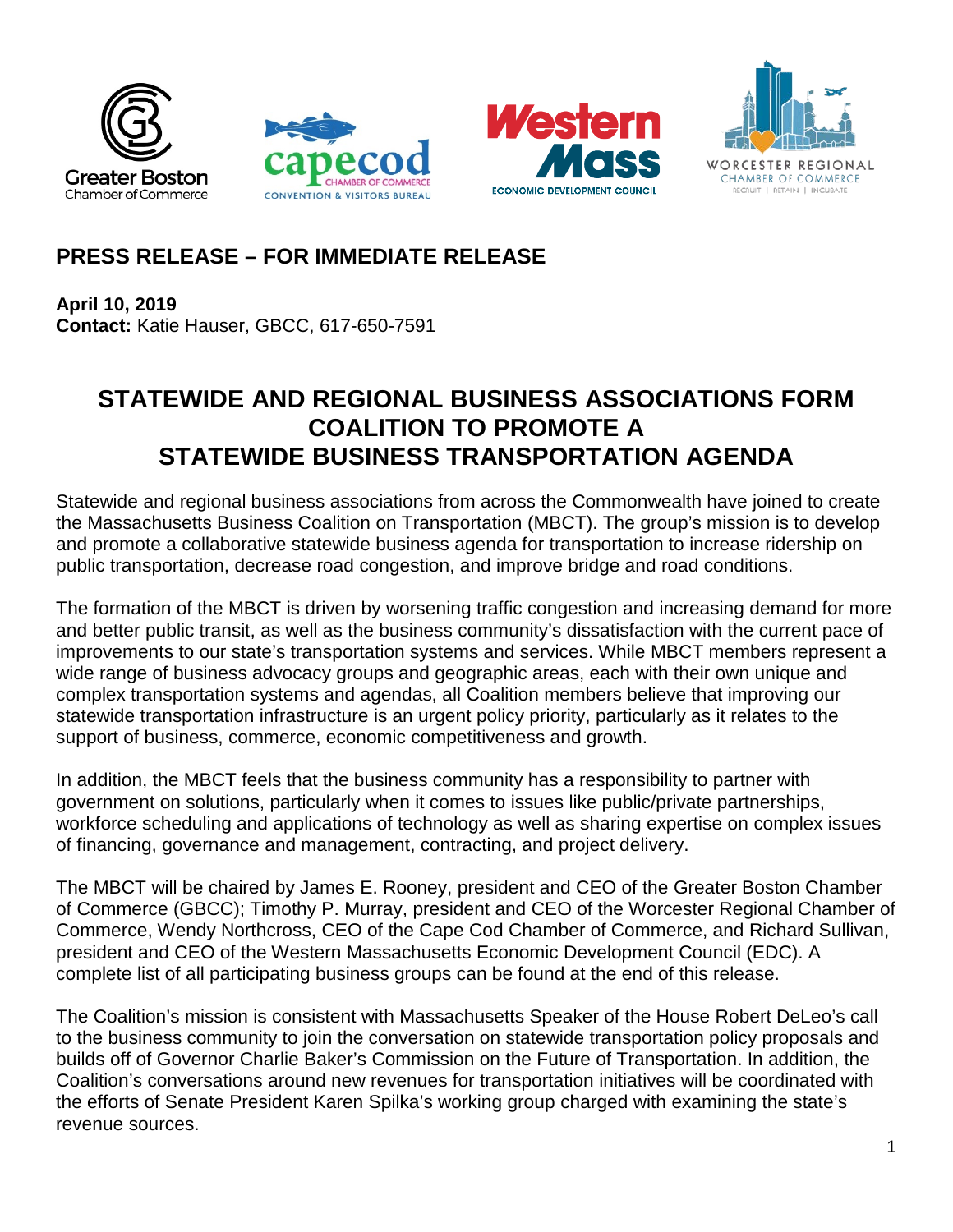"Transportation, and particularly public transportation, is a critical component to Greater Boston's, and indeed the state's, talent and workforce strategy, housing crisis strategy, economic opportunity efforts, climate resiliency, and our commitment to improving the overall quality of life for the people who live and work in Massachusetts, said Rooney. "It's time for a united voice from the business community that can be a powerful driver of progress. I'm proud to work with my colleagues from across the Commonwealth to deliver results to GBCC members and work towards achieving the world class transportation systems that our entire state needs to thrive."

"A modern and efficient statewide transportation network presents the opportunity to address the Commonwealth's critical housing and economic development needs," said Murray. The MBCT's goal is to provide pathways including possible funding mechanisms on how to create a state-of-the-art transportation system across Massachusetts."

"Cape Cod's two automobile bridges and surrounding roadways are at the top of the Chamber's list for transportation investment. They are not only key to our economic health they are critical to our wellbeing," said Northcross. "We did not hesitate to step up and work with our colleagues across the state to advance transportation solutions. We know that when the rest of the Commonwealth does well, Cape Cod thrives as well."

"It is imperative that there be regional equity in all future investments that are made to our transportation system, said Sullivan. "There needs to be an appreciation for the regional differences and needs of our residents and our businesses. The definition of transportation infrastructure needs to expand beyond just roads and bridges to include broadband, internet and wifi investments so that the less populated regions of the state can take advantage of new technologies, uber-like solutions, and innovative solutions to transportation."

So far, the MBCT has met twice to formulate a mission and shared principles and to discuss transportation policies that will become a formal agenda. Although the Coalition will work to formulate a common business community statewide transportation agenda, participation does not preclude members from advocating for region-specific programs and projects, and the MBCT expects to develop additional strategic collaborations during the process.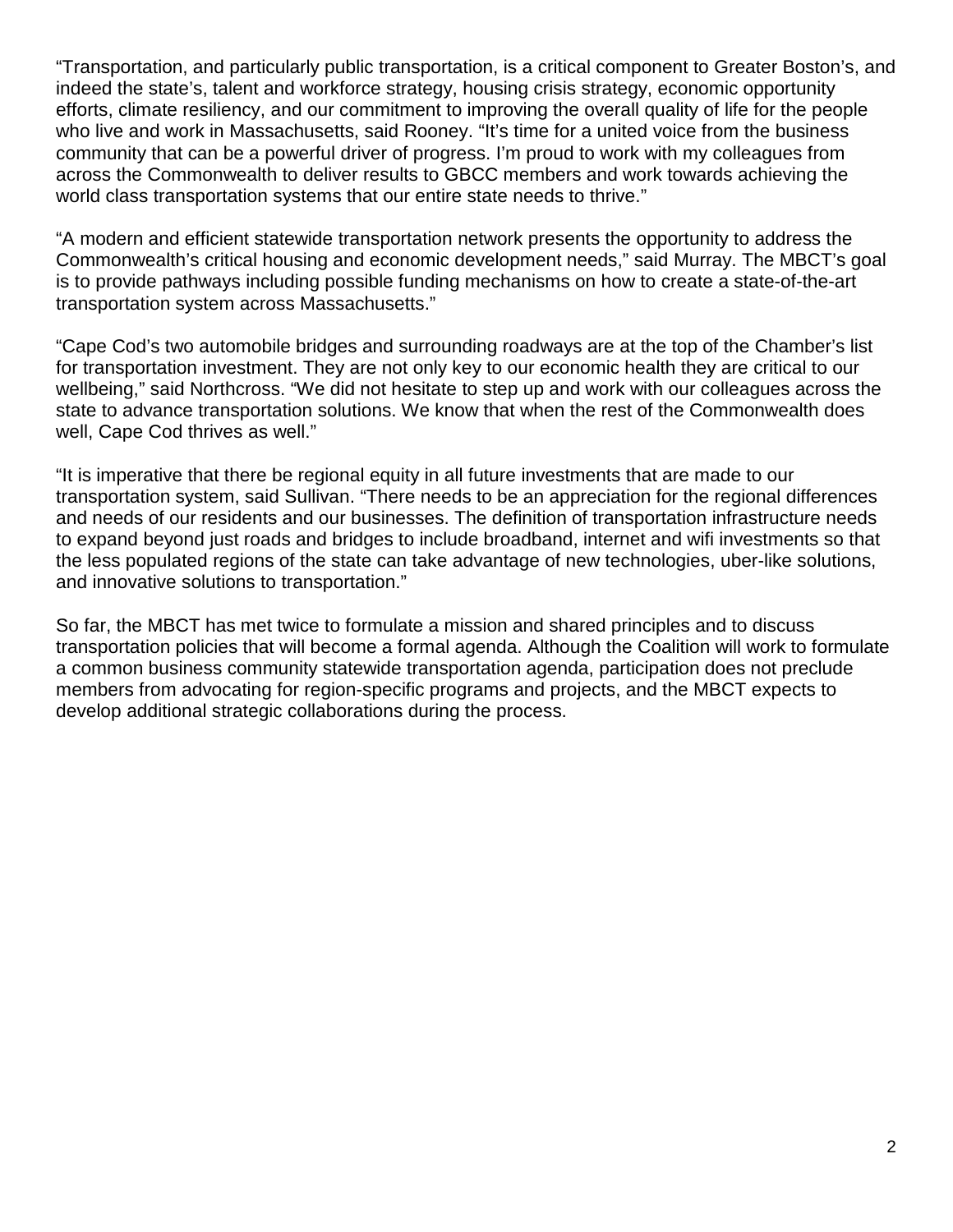1Berkshire 495/MetroWest Partnership A Better City American Council of Engineering Companies of Massachusetts Associated Industries of Massachusetts Boston Municipal Research Bureau Cape Cod Chamber of Commerce\* Construction Industries of Massachusetts Greater Boston Chamber of Commerce\* Massachusetts Business Roundtable Massachusetts Competitive Partnership Massachusetts High Technology Council Massachusetts Taxpayers Foundation NAIOP Massachusetts – The Commercial Real Estate Development Association New England Business Association Newton-Needham Chamber of Commerce North Shore Chamber of Commerce Retailers Association of Massachusetts South Shore Chamber of Commerce Springfield Regional Chamber of Commerce The New England Council Trucking Association of Massachusetts Western Massachusetts Economic Development Council\* Worcester Chamber of Commerce\*

\*MBCT Chair